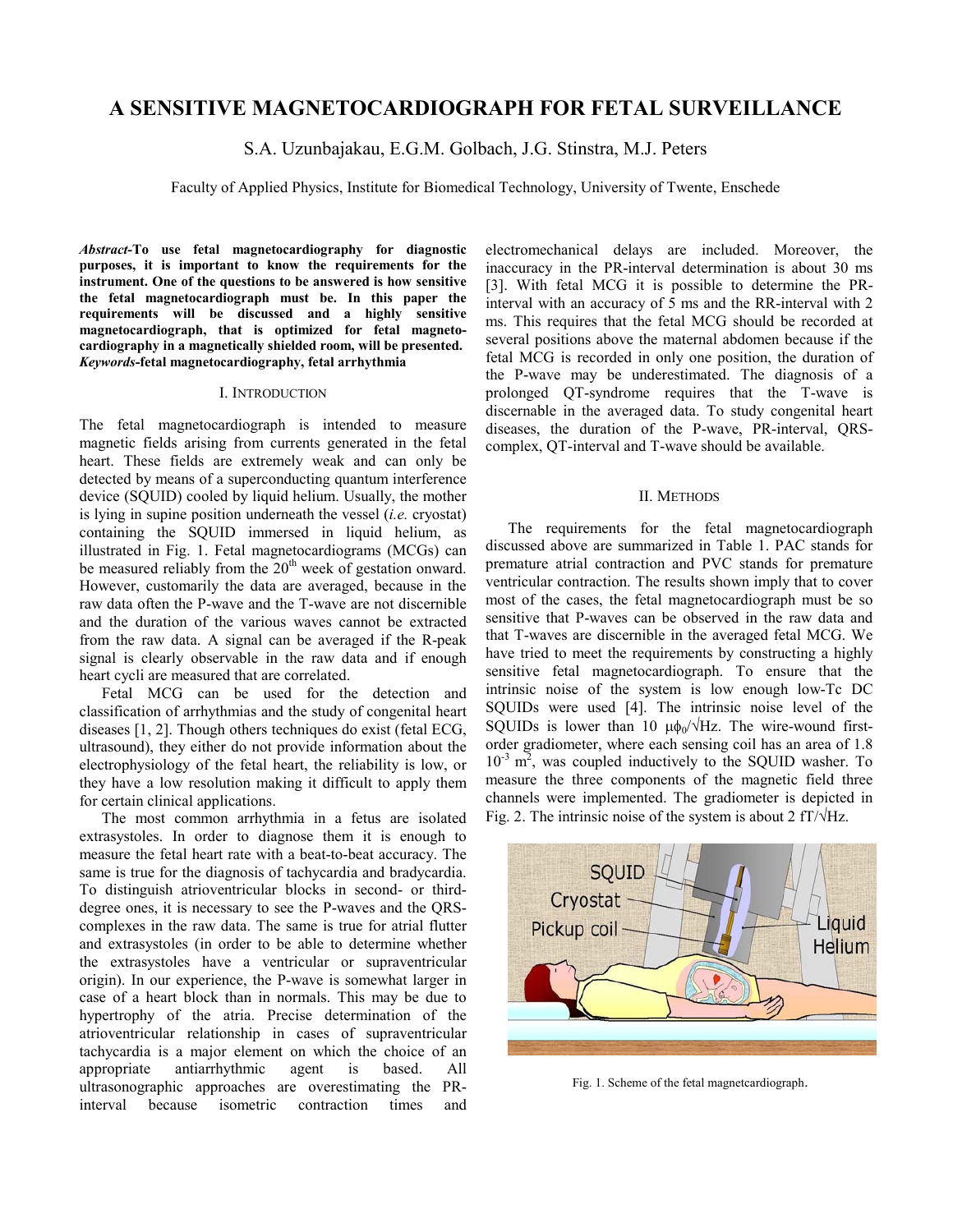| <b>Report Documentation Page</b>                                                                                                                                                                                                                                                                   |                           |                                                    |  |
|----------------------------------------------------------------------------------------------------------------------------------------------------------------------------------------------------------------------------------------------------------------------------------------------------|---------------------------|----------------------------------------------------|--|
| <b>Report Date</b><br>25OCT2001                                                                                                                                                                                                                                                                    | <b>Report Type</b><br>N/A | Dates Covered (from to)                            |  |
| <b>Title and Subtitle</b><br>Sensitive Magnetocardiograph for Fetal Surveillance                                                                                                                                                                                                                   |                           | <b>Contract Number</b>                             |  |
|                                                                                                                                                                                                                                                                                                    |                           | <b>Grant Number</b>                                |  |
|                                                                                                                                                                                                                                                                                                    |                           | <b>Program Element Number</b>                      |  |
| Author(s)                                                                                                                                                                                                                                                                                          |                           | <b>Project Number</b>                              |  |
|                                                                                                                                                                                                                                                                                                    |                           | <b>Task Number</b>                                 |  |
|                                                                                                                                                                                                                                                                                                    |                           | <b>Work Unit Number</b>                            |  |
| Performing Organization Name(s) and Address(es)<br>Faculty of Applied Physics, Institute for Biomedical<br>Technology, University of Twente, Enschede                                                                                                                                              |                           | <b>Performing Organization Report Number</b>       |  |
| <b>Sponsoring/Monitoring Agency Name(s) and Address(es)</b><br>US Army Research, Development & Standardization Group<br>(UK) PSC 802 Box 15 FPO AE 09499-1500                                                                                                                                      |                           | <b>Sponsor/Monitor's Acronym(s)</b>                |  |
|                                                                                                                                                                                                                                                                                                    |                           | <b>Sponsor/Monitor's Report Number(s)</b>          |  |
| <b>Distribution/Availability Statement</b><br>Approved for public release, distribution unlimited                                                                                                                                                                                                  |                           |                                                    |  |
| <b>Supplementary Notes</b><br>Papers from the 23rd Annual International Conference of the IEEE Engineering in Medicine and Biology Society,<br>October 25-28, 2001, held in Istanbul, Turkey. See also ADM001351 for entire conference on cd-rom., The original<br>document contains color images. |                           |                                                    |  |
| <b>Abstract</b>                                                                                                                                                                                                                                                                                    |                           |                                                    |  |
| <b>Subject Terms</b>                                                                                                                                                                                                                                                                               |                           |                                                    |  |
| <b>Report Classification</b><br>unclassified                                                                                                                                                                                                                                                       |                           | <b>Classification of this page</b><br>unclassified |  |
| <b>Classification of Abstract</b><br>unclassified                                                                                                                                                                                                                                                  |                           | <b>Limitation of Abstract</b><br>UU                |  |
| <b>Number of Pages</b><br>3                                                                                                                                                                                                                                                                        |                           |                                                    |  |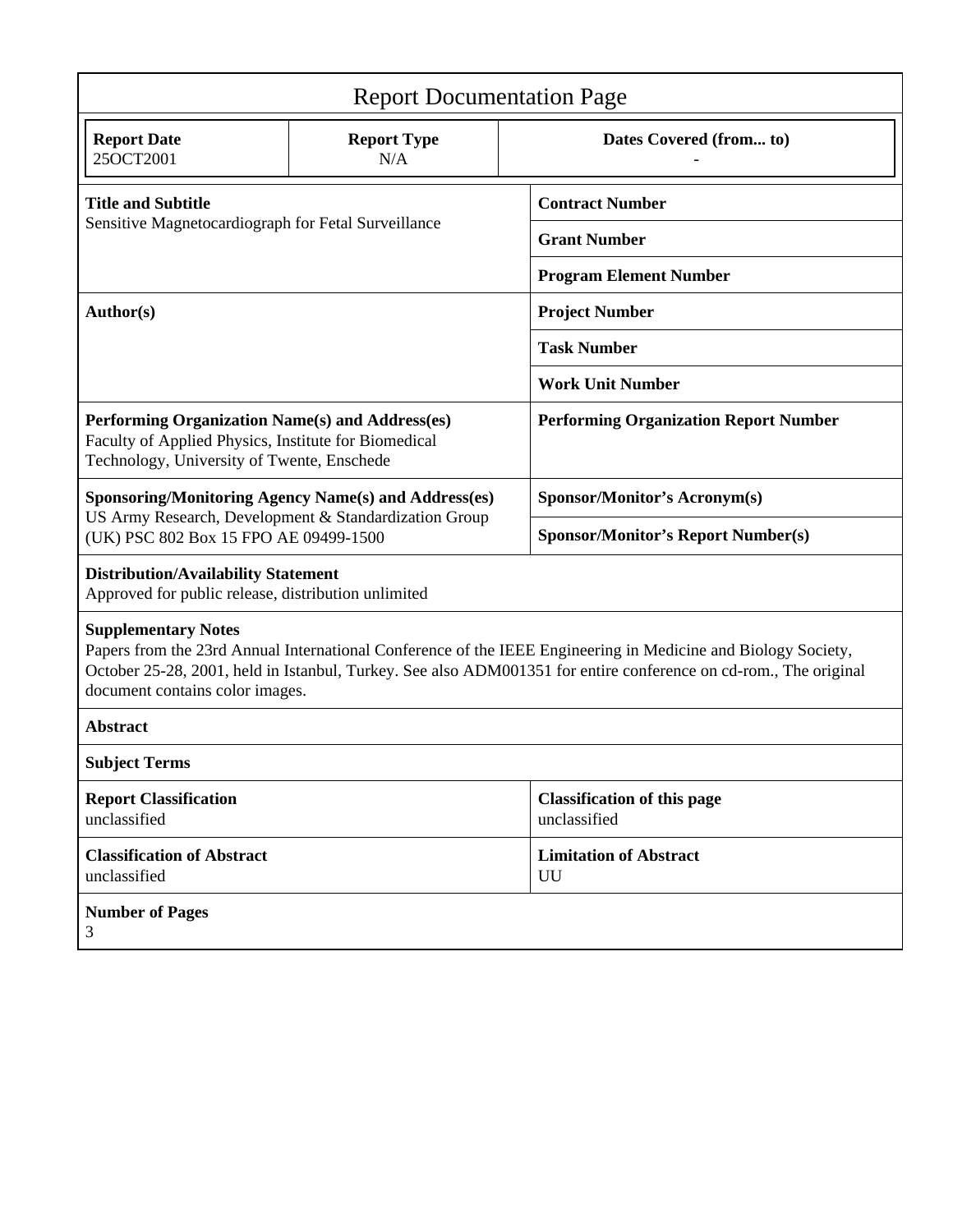| REQUIREMENTS FOR FETAL MAGNETOCARDIOGRAPH |                       |                        |  |
|-------------------------------------------|-----------------------|------------------------|--|
| Problem                                   | Nowadays              | What to see in fetal   |  |
|                                           | diagnosed in          | MCG for diagnosis      |  |
| Fetal heart rate                          | From the $10-12th$    | R-peaks in raw signal  |  |
|                                           | week onward by        |                        |  |
|                                           | means of Doppler      |                        |  |
|                                           | ultrasound            |                        |  |
| Atrial flutter                            | Third trimester by    | P-waves in raw         |  |
|                                           | means of ultrasound   | signal (flutter-waves) |  |
|                                           |                       |                        |  |
| Fetal extrasystoles                       | Third trimester by    | P-waves and R-peaks    |  |
| (PACS / PVCs)                             | means of ultrasound   | in raw signal          |  |
|                                           |                       |                        |  |
| Atrioventricular                          | Third trimester by    | P-waves and R-peaks    |  |
| <b>Block</b>                              | means of ultrasound   | in raw signal          |  |
|                                           |                       |                        |  |
| Long QT                                   | Postnatal by means    | T-wave and R-peak      |  |
| syndrome                                  | of ECG                | in averaged signal     |  |
| Congenital heart                          | Second trim lester by | PQRST complex in       |  |
| disease                                   | means of ultrasound   | averaged signal        |  |

TABLE I REQUIREMENTS FOR FETAL MAGNETOCARDIOGRAPH

The noise has almost a white character within a bandwidth of 1-100 Hz with the exception of a narrow bandwidth around 50 Hz. In designing a magnetocardiograph of this level of sensitivity, the thermal noise generated by the cryostat becomes an important issue. We have chosen a lownoise cryostat to ensure that the SQUID noise is the only sensitivity-limiting factor. A drawback is that the helium consumption is rather high.

Fetal MCGs of women with an uncomplicated pregnancy were measured. Before each measurement, the fetal heart position was determined using ultrasound. The cryostat was positioned in several places above the maternal abdomen where the R-peak in the fetal MCG signal had the largest magnitude. The maternal ECG was recorded simultaneously, and was used as a trigger for the subtraction of the maternal MCG from the recorded signal.

## III. RESULTS

Examples of averaged signals acquired at a gestational age of 35 and 21 weeks are depicted in Figs. 3A and 3B, respectively. The magnitudes (peak-to-peak) of the QRS complexes are 0.4 pT and 1.2 pT, respectively. The numbers of averaged complexes are 270 and 288. The P-wave and Twave are discernible in the signals shown. These results would enable both the diagnosis and classification of an atrioventricular block as well as that of a prolonged QT syndrome. However, it is quite difficult to define the time instants of the beginning and ending of the P- and T-waves reliably. Moreover, the time instances may change significantly from patient to patient. For example, QTintervals in Figs. 3A and 3B are different. Analysis of recordings has shown that a sensitivity of 2fT is enough to distinguish P-waves in raw signals acquired from normal patients. An example of the raw signal acquired from a normal patient after subtraction of the maternal MCG is depicted in Fig. 3C. The maternal ECG recorded



Fig. 2. The three-channel gradiometer. During measurements the axis of symmetry is perpendicular to the maternal abdomen.

simultaneously is shown in Fig. 3D. Comparison of the two plots leads to the conclusion that the maternal MCG was subtracted from the raw signal fairly well. The magnitude of the P-wave in this case was about 0.2 pT. The P-wave in an averaged signal measured from the same patient a few minutes later at a different location above the abdomen had a magnitude that was about ten times smaller.

### IV. DISCUSSION

Magnitudes of the P-wave, QRS complex and the T-wave strongly depend on the position of the cryostat above the maternal abdomen and on the individual features of the pregnant woman like the depth of the fetal heart and the position of the fetus. This is why it is quite difficult to compare the strength of the waves in different recordings.



Fig. 3. Averaged signals acquired from volunteers with gestation period of 35(A) and 21(B) weeks. Raw signal from a normal fetus (C) simultaneously recorded with maternal ECG (D).